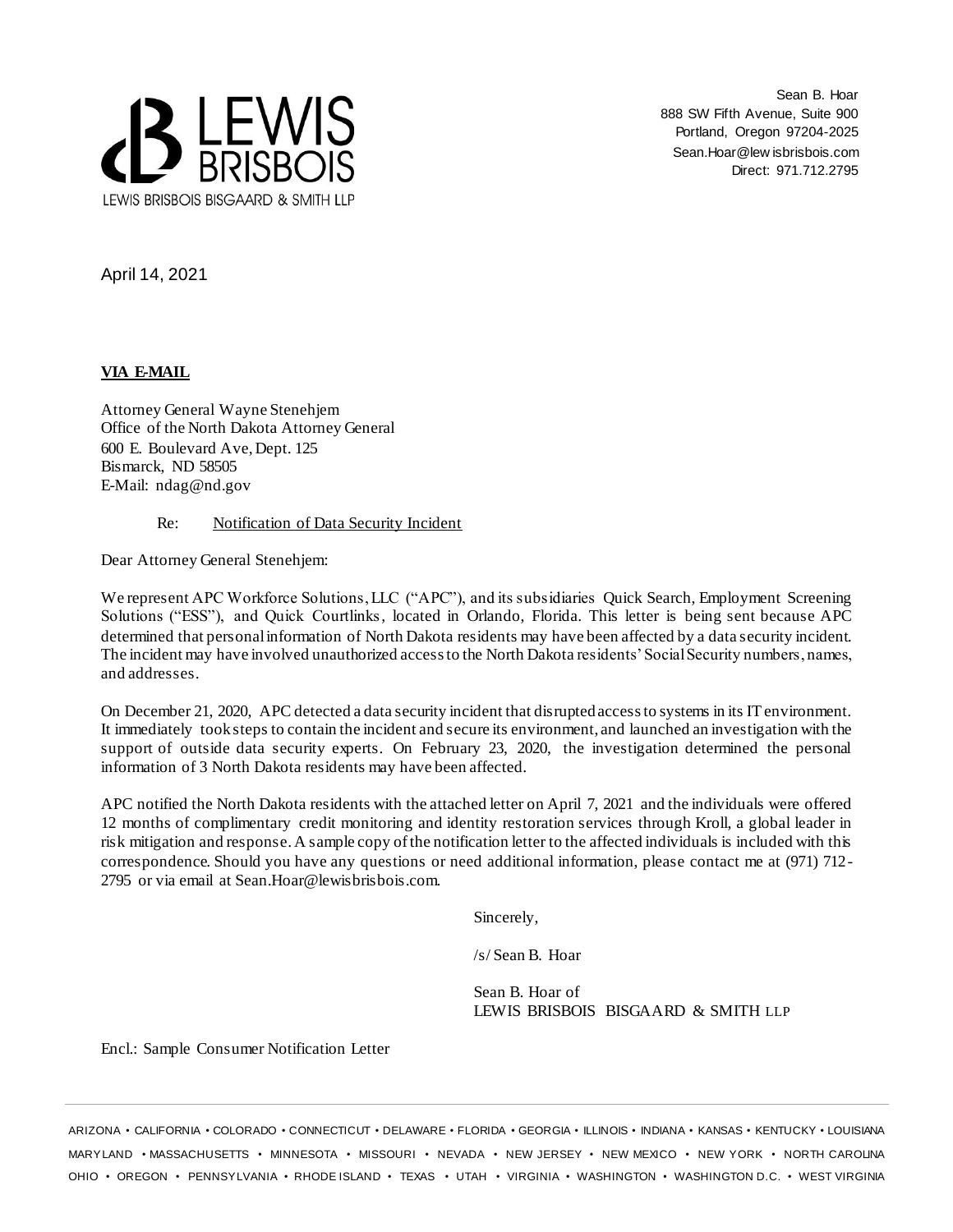<<first\_name>> <<middle\_name>> <<last\_name>> <<suffix>> <<address\_1>> <<address\_2>> <<city>>, <<state\_province>> <<postal\_code>> <<country >>

## **Notice of Data Security Incident**

#### Dear << first name >>,

I am writing to inform you of a data security incident involving individuals who utilized employment screening services provided by Quick Search, Employment Screening Solutions ("ESS"), and Quick Courtlinks.<sup>1</sup> We take the privacy and security of your information very seriously. This is why we are writing to inform you of the incident and steps you can take to help protect your personal information.

**What Happened.** On December 21, 2020, the operations team supporting these employment screening services detected a data security incident that temporarily disrupted access to a small subset of IT systems. They immediately took steps to secure the environment and minimize the impact from the incident. An investigation into the incident was immediately launched with the support of multiple outside data security experts. The investigation determined that while the issue was limited to a small portion of IT systems, some personal information was accessed without authorization.

**What Information Was Involved.** The information involved your  $\leq b2b$  text  $1(ImpactedData)$ 

**Please note that receiving this letter does not mean you are a victim of identity theft. Instead, this letter is provided and identity monitoring is being offered out of an abundance of caution, and for the ongoing security of your information.** 

**What We Are Doing.** As soon as we discovered the incident, we took the steps described above. Upon detecting the incident, we immediately took action to prevent any further unauthorized activity. Our IT professionals enhanced system security to help prevent a similar incident from occurring in the future. Among other things, this included resetting administrative and user passwords and deploying advanced security tools. We also contacted law enforcement and will provide whatever cooperation is necessary to hold the perpetrators accountable.

We have also secured the services of Kroll to offer you 12 months of identity monitoring services at no cost to you. Kroll is a global leader in risk mitigation and response. Below you will find information on signing up for the complimentary 12-month membership, as well as steps you can take to help further protect your online information.

**What You Can Do.** We recommend that you review the guidance included with this letter about how to help protect your online information. You can also activate the complimentary 12 months of Kroll identity monitoring services, including Credit Monitoring, Web Watcher, \$1 Million Identity Fraud Loss Reimbursement, Fraud Consultation, and Identity Theft Restoration.

Visit **https://enroll.idheadquarters.com** to activate and take advantage of your identity monitoring services.

You have until *June 24, 2021* to activate your identity monitoring services.

Membership Number: **<<Member ID>>**

Additional information describing your services is included with this letter.

<sup>&</sup>lt;sup>1</sup> Quick Search, ESS and Quick Courtlinks are subsidiaries or divisions of APC Workforce Solutions, LLC, 420 S. Orange Avenue, Orlando, FL 32801, Attn: General Counsel.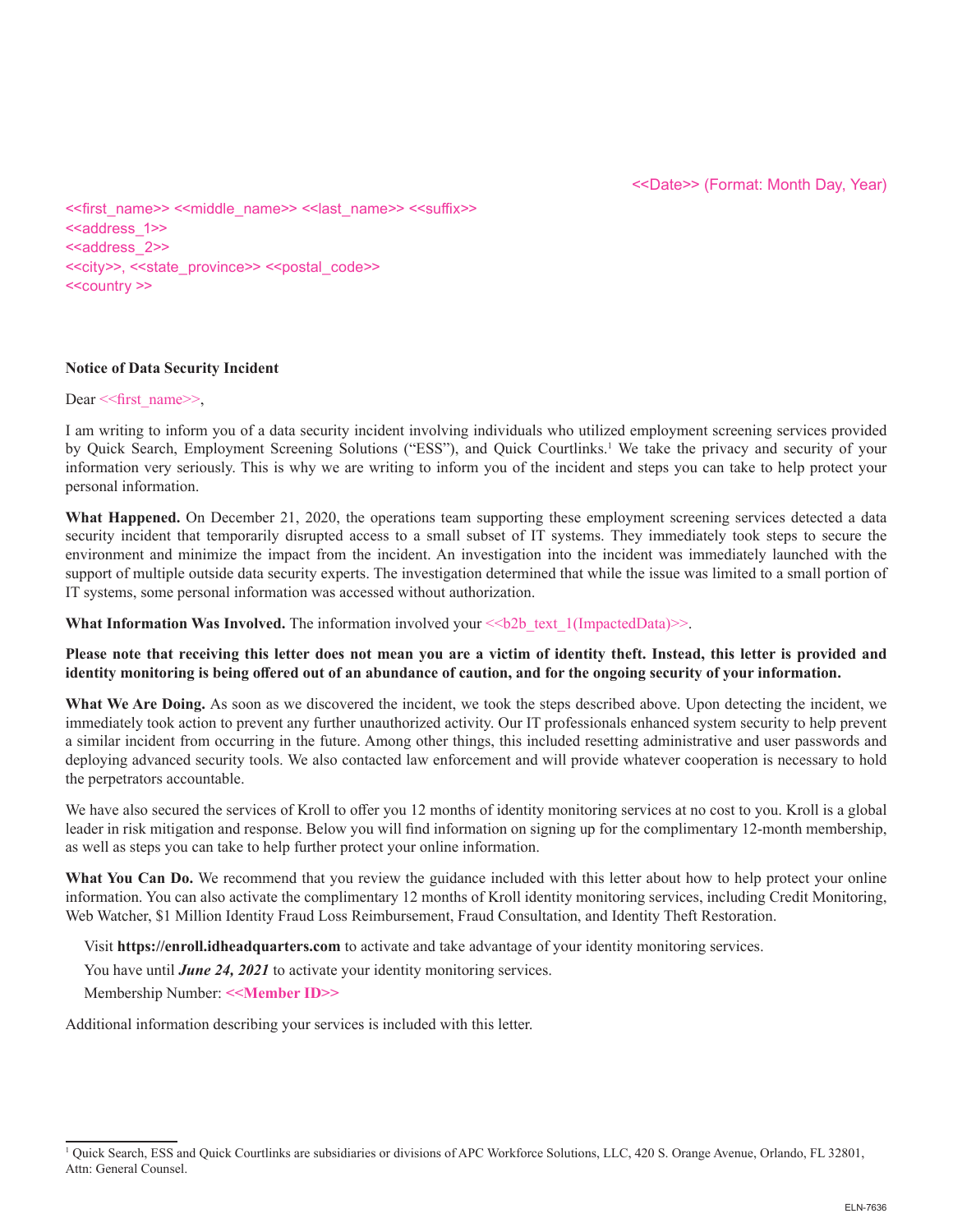If you have questions or need assistance, please contact (855) 688-0531. Kroll representatives are available to assist you Monday through Friday from 9:00 a.m. - 6:30 p.m. Eastern Time.

**For More Information**. Further information about how to help protect your online personal information appears on the following page. Please accept our sincere apologies and know that we deeply regret any worry or inconvenience that this may cause you.

Sincerely,

*Katrina Adams* 

Katrina Adams Director, Employment Screening Quick Search, Quick Courtlinks, and ESS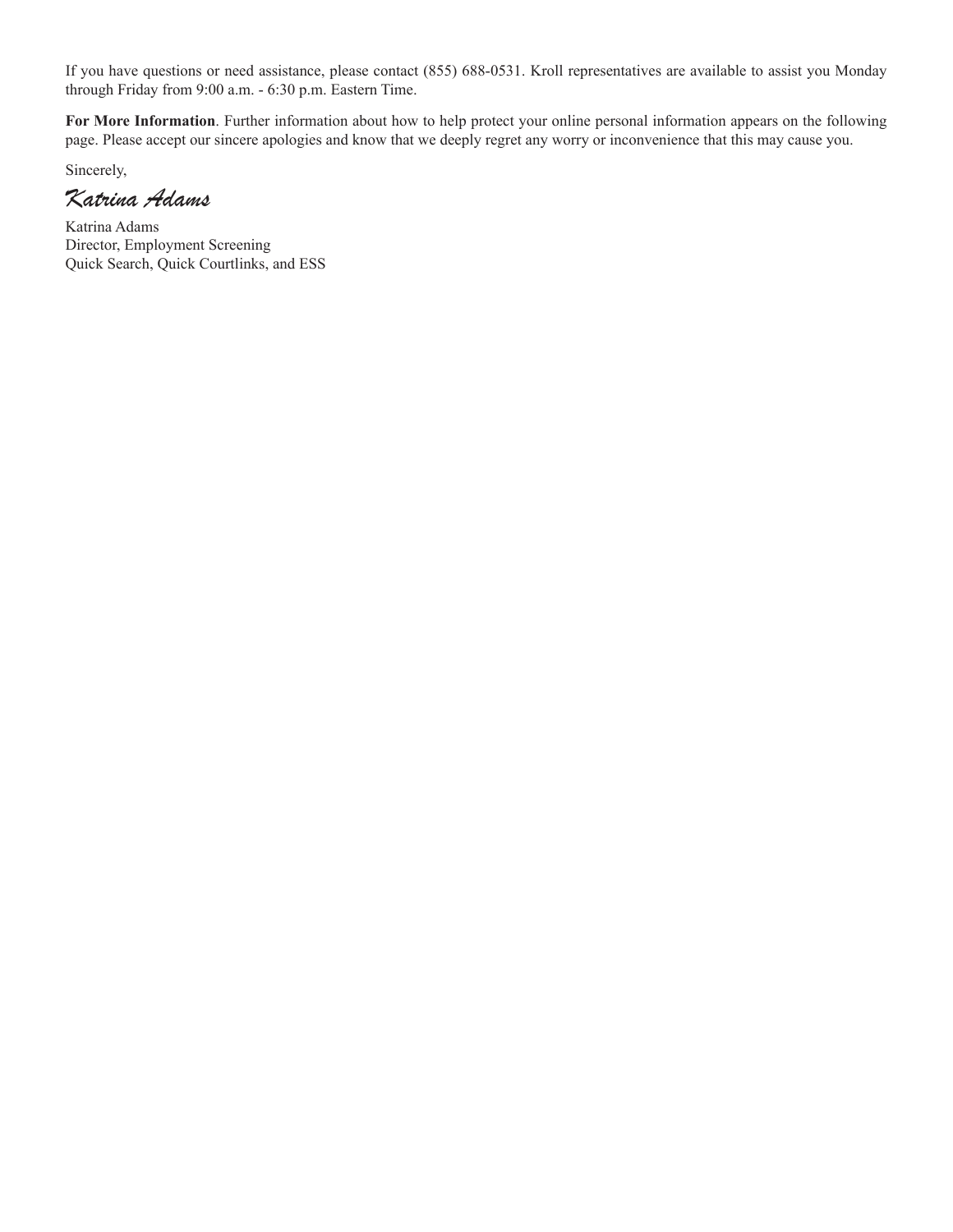#### **Steps You Can take to Help Protect Your Personal Information**

**Review Your Account Statements and Notify Law Enforcement of Suspicious Activity:** As a precautionary measure, we recommend that you remain vigilant by reviewing your account statements and credit reports closely. If you detect any suspicious activity on an account, you should promptly notify the financial institution or company with which the account is maintained. You also should promptly report any fraudulent activity or any suspected incidence of identity theft to proper law enforcement authorities, your state attorney general, and/or the Federal Trade Commission (FTC).

**Copy of Credit Report:** You may obtain a free copy of your credit report from each of the three major credit reporting agencies once every 12 months by visiting http://www.annualcreditreport.com/, calling toll-free 1-877-322-8228, or by completing an Annual Credit Report Request Form and mailing it to Annual Credit Report Request Service, P.O. Box 105281, Atlanta, GA 30348. You also can contact one of the following three national credit reporting agencies:

| Equifax           | <b>Experian</b>  | TransUnion          |
|-------------------|------------------|---------------------|
| P.O. Box 105851   | P.O. Box 9532    | P.O. Box 1000       |
| Atlanta, GA 30348 | Allen, TX 75013  | Chester, PA $19016$ |
| 1-800-525-6285    | 1-888-397-3742   | 1-800-916-8800      |
| www.equifax.com   | www.experian.com | www.transunion.com  |

**Fraud Alert:** You may want to consider placing a fraud alert on your credit report. An initial fraud alert is free and will stay on your credit file for at least one year. The alert informs creditors of possible fraudulent activity within your report and requests that the creditor contact you prior to establishing any accounts in your name. To place a fraud alert on your credit report, contact any of the three credit reporting agencies identified above. Additional information is available at http://www.annualcreditreport.com.

Security Freeze: You have the right to put a security freeze on your credit file for up to one year at no cost. This will prevent new credit from being opened in your name without the use of a PIN number that is issued to you when you initiate the freeze. A security freeze is designed to prevent potential creditors from accessing your credit report without your consent. As a result, using a security freeze may interfere with or delay your ability to obtain credit. You must separately place a security freeze on your credit file with each credit reporting agency. In order to place a security freeze, you may be required to provide the consumer reporting agency with information that identifies you including your full name, Social Security number, date of birth, current and previous addresses, a copy of your state-issued identification card, and a recent utility bill, bank statement or insurance statement.

**Additional Free Resources:** You can obtain information from the consumer reporting agencies, the FTC, or from your respective state Attorney General about fraud alerts, security freezes, and steps you can take toward preventing identity theft. You may report suspected identity theft to local law enforcement, including to the FTC or to the Attorney General in your state.

| <b>Federal Trade Commission</b>        | <b>Maryland Attorney General</b>     | <b>New York Attorney General</b>        |
|----------------------------------------|--------------------------------------|-----------------------------------------|
| 600 Pennsylvania Ave, NW               | 200 St. Paul Place                   | Bureau of Internet and Technology       |
| Washington, DC 20580                   | Baltimore, MD 21202                  | Resources                               |
| consumer.ftc.gov, and                  | <u>oag.state.md.us</u>               | 28 Liberty Street                       |
| www.ftc.gov/idtheft                    | 1-888-743-0023                       | New York, NY 10005                      |
| 1-877-438-4338                         |                                      | 1-212-416-8433                          |
| <b>North Carolina Attorney General</b> | <b>Rhode Island Attorney General</b> | <b>Washington D.C. Attorney General</b> |
| 9001 Mail Service Center               | 150 South Main Street                | 441 4th Street, NW                      |
| Raleigh, NC 27699                      | Providence, RI 02903                 | Washington, DC 20001                    |
| $n \cdot \text{colo}$                  | http://www.riag.ri.gov               | $oag.dc.gov$                            |
| 1-877-566-7226                         | 1-401-274-4400                       | 1-202-727-3400                          |

**You also have certain rights under the Fair Credit Reporting Act (FCRA)**: These rights include to know what is in your file; to dispute incomplete or inaccurate information; to have consumer reporting agencies correct or delete inaccurate, incomplete, or unverifiable information; as well as other rights. For more information about the FCRA, and your rights pursuant to the FCRA, please visit https://www.consumer.ftc.gov/articles/pdf-0096-fair-credit-reporting-act.pdf.